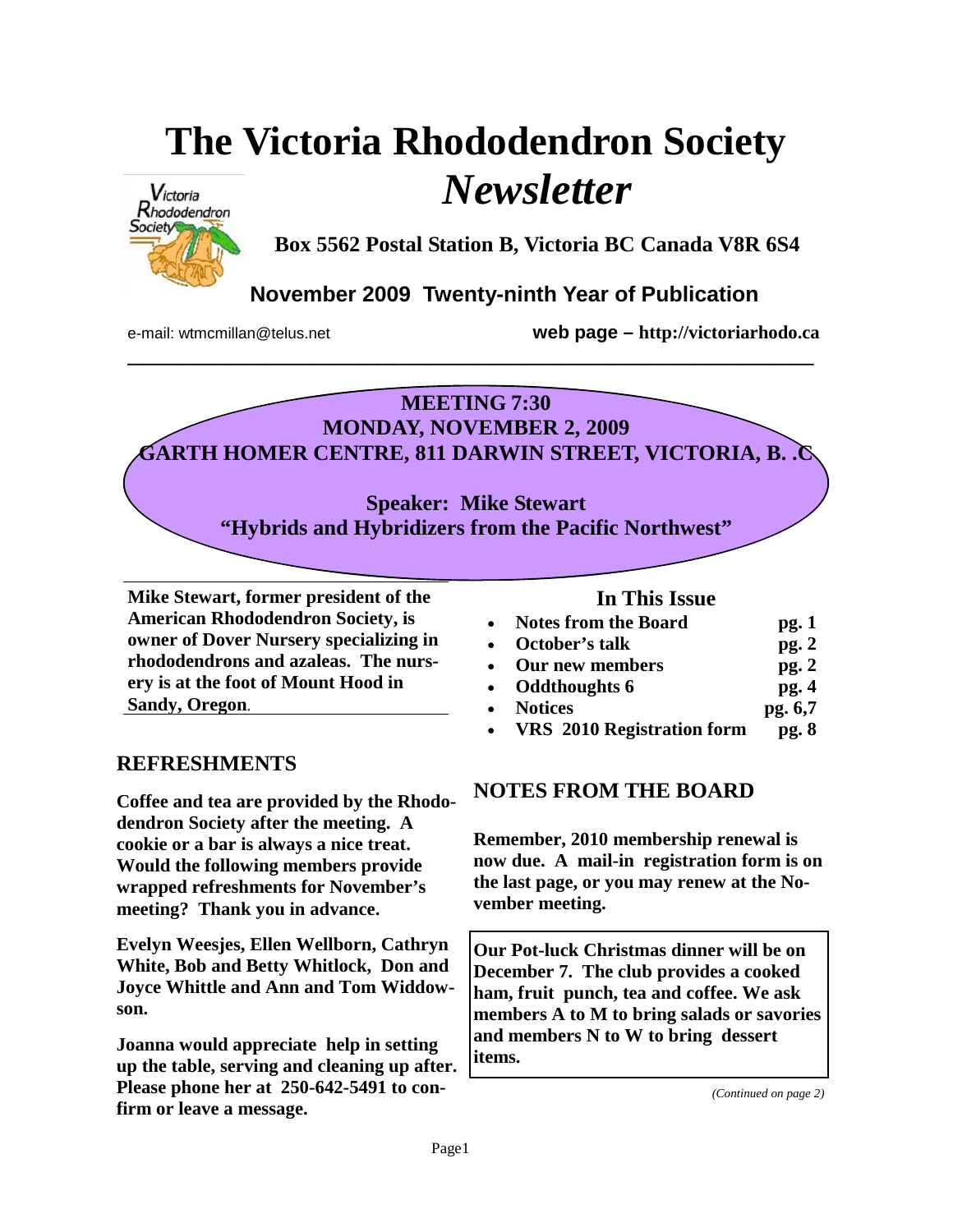#### **VICTORIA RHODODENDRON SOCIETY BOARD**

President:

**Jacqueline Bradbury** 250-389-1379 jacqbradbury@shaw.ca 2nd Vice President: **Karen Morrison** 250-477-8281 bkmorrison@shaw.ca Past President: **Bill McMillan** 250-478-3515 wtmcmillan@telus.net Treasurer: **Ann Widdowson** 250-479-9167 awiddowson@shaw.ca Secretary: **Theresa McMillan** 250-478-3515 wtmcmillan@telus.net Members-at-Large: **Peter Barriscale** 250-385-3950 pbarris@shaw.ca **Lois Blackmore** 250-478-6615 loisb@shaw.ca **Carolyn Marquardt** 250-477.8387 tonymarquardt@shaw.ca **Calvin Parsons** 250-385-1970 waterlily@shaw.ca **Gareth Shearman** 250-385-4302 shearman@victoria.tc.ca

#### **Newsletter Committee:**

Theresa McMillan 250-478-3515 Joyce Whittle 250-656-7313 Calvin Parsons 250-385-1970

#### **Website:**

Arthur Ralfs 250-337-5818 Bill McMillan 250-478-3515 Calvin Parsons 250-385-1970

#### *(Continued from page 1)*

If you can, please bring a plant or craft item to donate for the Christmas Raffle. Raffle proceeds will be donated to charity.

On May 8, 2010 at our **Show and Sale**, we will be selling rhododendrons and other plants as usual. As well we would like to offer plants supplied by members, so when you are dividing plants this fall, please pot some up and label them for the May sale. The Show committee will price donated plants.

## **A REVIEW OF OCTOBER'S TALK By Theresa McMillan**

On October 5, Charlie Sale spoke to us about the gardens of Cornwall. The warm gulf stream washes against the shores of Cornwall and Southern Ireland, making for beautiful lush gardens. The large size and age of many of the gardens illustrate the great wealth of the former owners. The big storm of 1987 blew over many huge old trees, but opened up areas for new plantings. Some of the older gardens needed more pruning to open overgrown sections.

In a garden in western Ireland, there were tree ferns better than the ones Charlie had seen in New Zealand.

There were pictures of masses of rhododendrons in bloom, old and impressive mansions or odd looking castles, and emerald green lawns.

# **MEMBERS CORNER**

Here we welcome them and ask new and recently joined members to tell us a little bit about themselves.

### **Jan DEMMELL**

 I have been a member for just over a year. I come with Nadine Minckler who introduced me to Rhododendrons.

There is not much to say about my garden. I have about 7 rhododendrons in my main garden and started another between our yard and my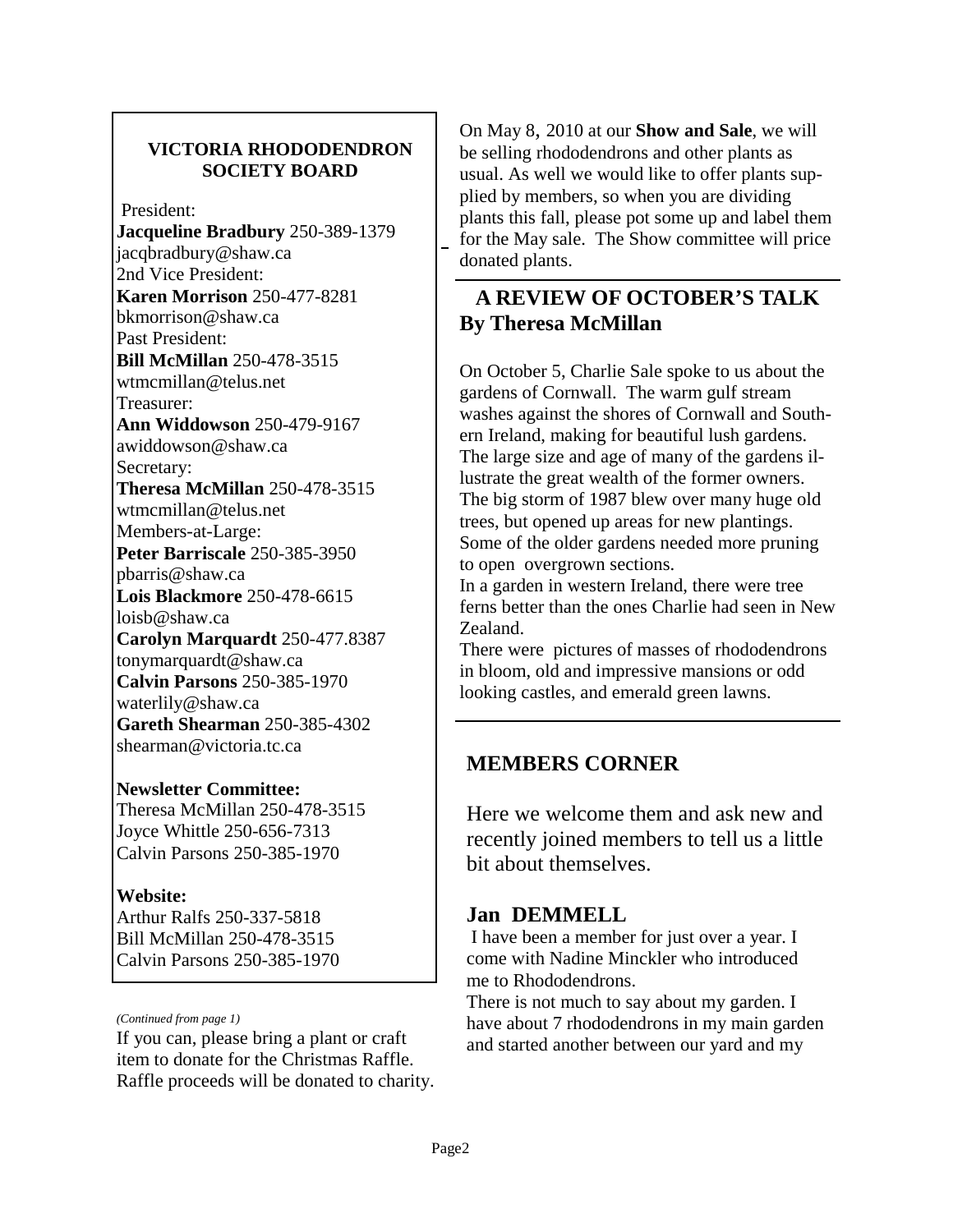next door neighbour's. I have a few in there now.

I am still learning the many different names. I went to the BBQ in the summer.

#### **Florence NEWCOMBE**

 I joined the Victoria Rhododendron Society in the spring and attended your gettogether in the summer. I greatly appreciated the friendliness of your members and went home with two plants which are now doing well in my garden

 I have loved rhodos since February 1982 when a lovely early pink variety was planted in my front garden in memory of my father. Each February I look forward to its early blooms. My garden now seems to be home base to several deer and I no longer get any joy in spending money on plants only to provide breakfast for them. So far they have left my rhodos alone and since I can no longer put very much work into my garden, I have decided to have shrubs and mulch for decoration. I know very little about rhododendrons and I felt very undereducated at the Sept. (my first) meeting but I hope to pick up enough knowledge to be able to plant and maintain a few varieties in my rather shady 1/2 acre property.

#### **Judith KAY**

When the "big snow" of 1996 destroyed a large patch of bush at the top of our large property, we couldn't ignore that area any longer. It took us a few years to decide what to plant, but the area is shaded by huge old oaks and as our garden hosts herds of deer, rhodos seemed like a no-brainer.

Many of the original plants are now huge, some have died, some have been ravaged by deer rubbing their horns against them, and we continuously seem to need to transplant them as they spread and grow. Dean Goard, one of your members, is a friend who has contributed many lovely specimens to our garden and whose passion for the plant is contagious.

I am now semi-retired and have more time to garden. I hope to make it to many meetings so that my gardening becomes more based on knowledge than enthusiasm.

#### **Tim PEEL**

 I don't have a garden. However I saw my first rhodos in Boston and was impressed. I have spent the last 8 years in Korea, Japan and southern China where no rhodos are found - azaleas replacing them - even small spindly wild ones - lavender colour in April. I enjoy your meetings - the best in Victoria. I'll see you at the next meeting.

#### **Planting or Moving Rhododendrons**  By Bill McMillan

Rhododendrons can be planted or transplanted in fall, winter or early spring, provided that they are kept moist, but late fall or early winter is best. Roots require oxygen and must be well drained. The spaces between soil particles should contain air (oxygen) and not be full of water. Rainwater in freely draining soil passes through and, in doing so, drags fresh air behind it into the soil from the atmosphere above.

Always plant high. Place the root ball either in a very shallow hollow or on the surface. Add a ring of humus-rich soil or compost around the periphery. Mix in a few handfuls of canola meal or alfalfa pellets. Roots are shallow and will grow sideways into this hospitable medium. As successive rings of mulch are added year-by-year, a large flat root will develop. In time, the ground surface will tend to flatten out, but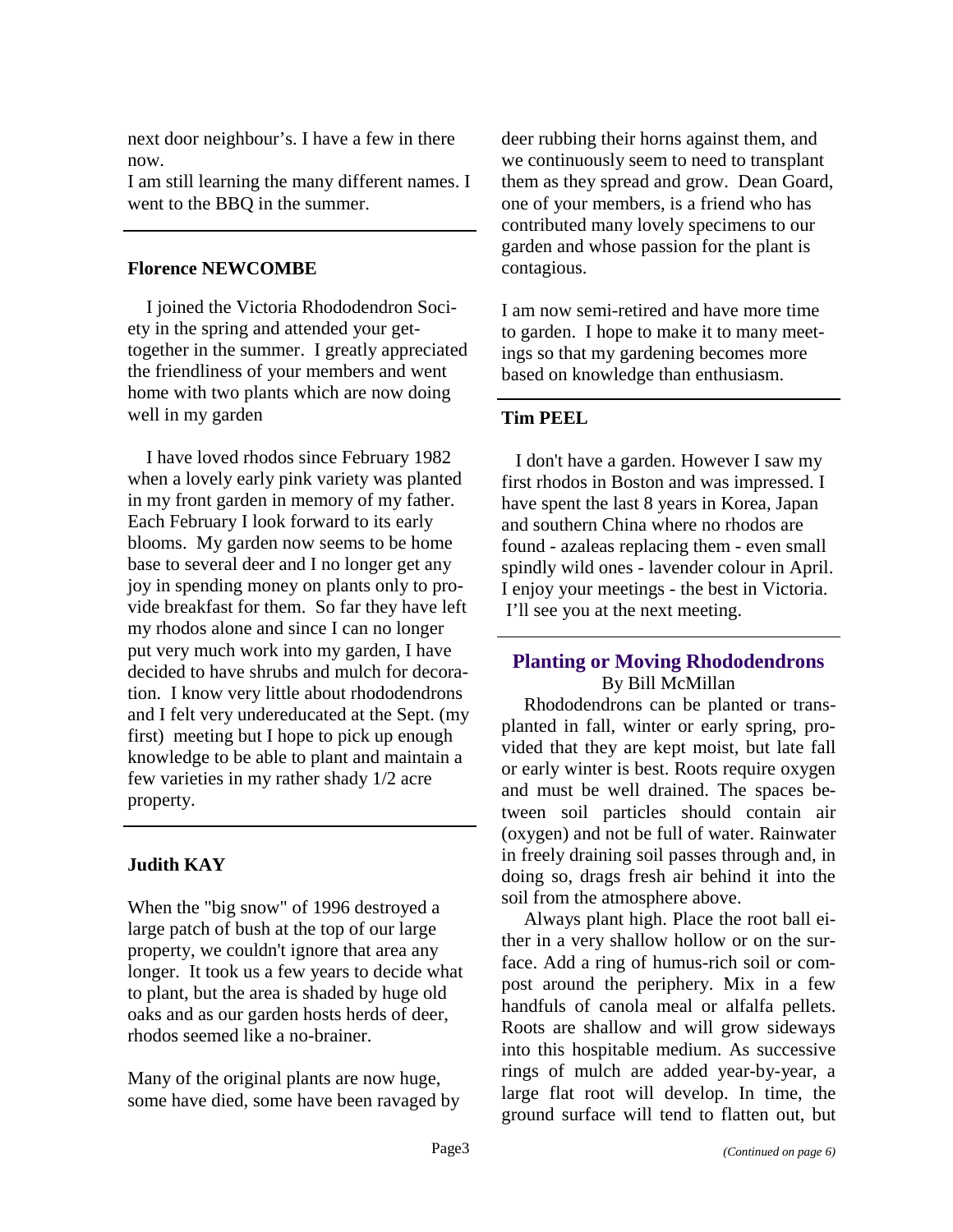#### **"The Perfect Little Black Seed"**

Coco Chanel once said that every woman should have the perfect little black dress, aka the cocktail dress, for social occasions. Well, as the premiere couturiere she would have said that, since she sold them. The remark came to mind (my mind wanders a lot) when last spring the heap of some three cubic yards of soil I had excavated to level the site for my new greenhouse proceeded to sprout all manner of seedlings. Let me explain.

The seeds that germinated must have been buried for many years. The lot has been cultivated since 1930 when the house was built. Among the seedlings were lamb's lettuce, rocket, bok choi, mustard greens and opium poppy. Except for the latter, these kept us in salad greens for several months. It occurred to me that these plants had evolved what could be called the Perfect Little Black Seed. They belong to several plant families, so this type of seed must have been selected by some common factor in their environment. What is that factor and why are they black?

It turns out that what these plants have in common is that they grow in disturbed sites such as flood plains, rock slides and around animal burrows. But the animal with the biggest burrows, so to speak, is man. We disturb our habitat with anything from digging sticks to spades to backhoes and even high explosives. Most of the plants being discussed originated in the ancient centres of civilization, where prehistoric humans first adopted agriculture. These include China, the Indus Valley, the Golden Crescent and regions of the Americas. Each area has contributed its distinctive suite of weeds to modern agriculture and our gardens.

The habitat pressure on these plants is to hurry up. In other words germinate/flower/seed all in a few weeks or, at the most, a few months. Speed is of the essence. These plants evolved from longer-lived perennials growing in the vicinity but occupying more stable ecosystems

some distance from settlement areas. Many of these short-lived plants are weeds, but some are crop plants; the distinction is slight - one gave rise to the other.

A disturbed habitat is hard to predict in terms of location and time. How do these plants get round the fact that their habitat may not be around next year, or indeed for many years? One strategy is to put their seeds into the soil seed bank. A seed bank is an ecological concept; it is the viable seeds buried in the soil awaiting just the right conditions to germinate and grow.

Gardeners are familiar with the idea that for a seed to germinate it requires water and warmth, but this does not apply to seed-bank weeds. These require an additional factor light - to trigger germination.

One genus that relies on seed-banking is Papaver, the poppies. For millennia farmers in Europe have gone through the seasonal routine of ploughing, sowing and harvesting. The very act of ploughing brings lightsensitive seeds to the surface, ensuring a simultaneous germination of the crop and the weeds. Poppies, only one example, have a shorter life cycle than cereals, so the poppy capsules shed their seed before or during harvest time, to be ploughed under with the stubble. In this way soils accumulate large stores of viable seeds.

I remember one episode of the BBC's Antiques Roadshow in which an elderly lady brought in a scrap of paper left by, I think, her mother who had been an army nurse in the first world war. During a lull in the fighting the doctor in charge of the field hospital, John McCrae, sat outside looking at the shell-pocked fields and the poppies growing in them and wrote 'In Flander's fields the poppies grow...' He gave the draft of his now famous poem to a nurse and it was this sheet that turned up over 80 years later at the Antiques Roadshow. In the final version the 'grow' was changed to 'blow' for, I guess, poetic reasons. The nurse lived a long life but McCrae died the next year of what would now be a minor infection. As a result of the poem, the poppy Papaver rhoeas, was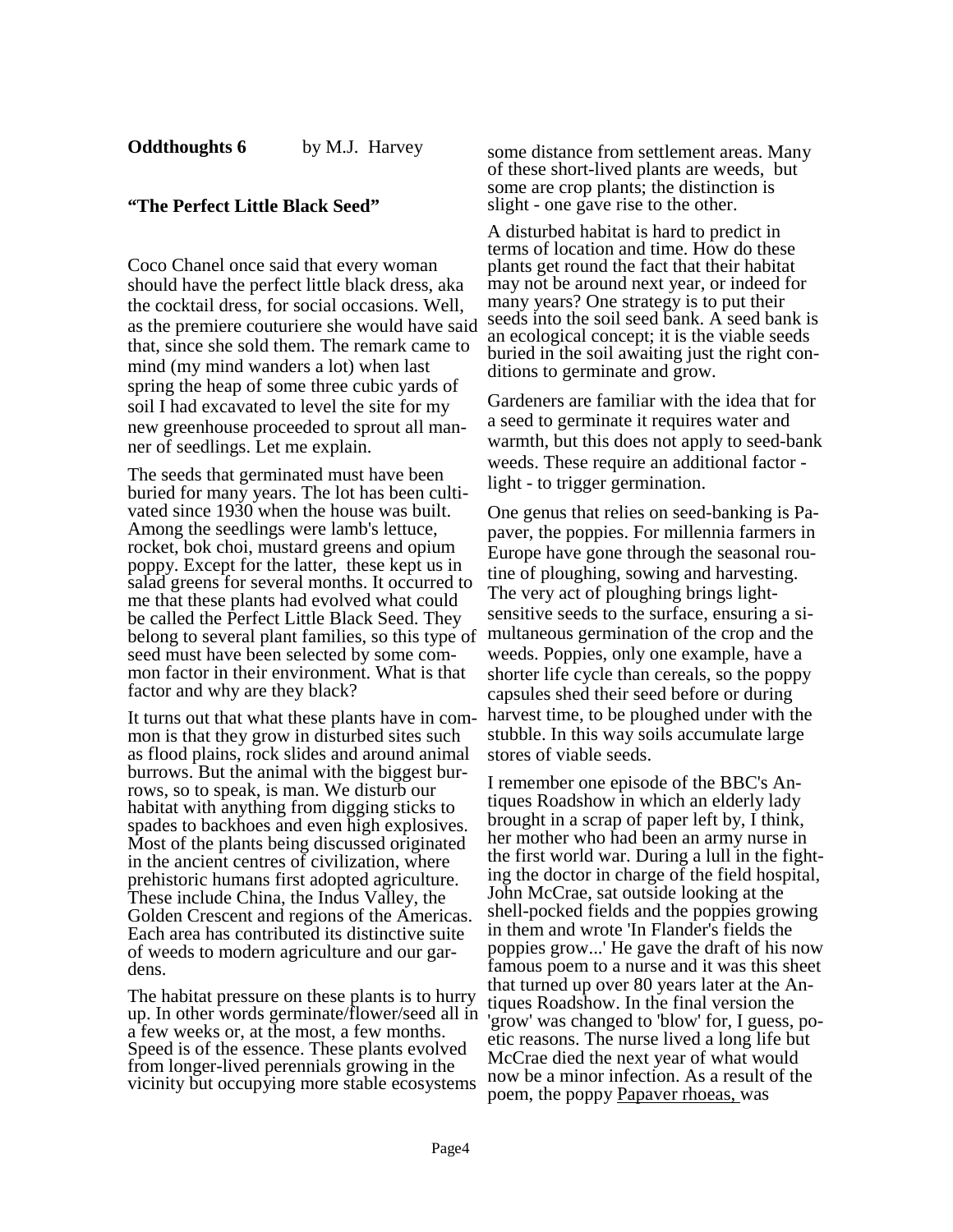adopted as the emblem of the Veterans' Associations.

How long does a poppy seed retain its viability? No one knows the maximum, but at least 50 years, maybe over 100. It is a difficult subject to research, considering the time spans involved.

And why black? Many seeds are dark-coloured merely as camouflage from birds and mice, but the seed-bankers have a light-activated cascade system whereby the light absorbed is amplified from a special pigment to - and my mind is fuzzy on the details - mRNA producing enzymes which release sugars from stored starch and trigger germination. I have to confess some of the seed bankers are brown but that would have ruined my title.

Does your garden have any seed-bank seeds in the soil? Oh yes, lots. When I have something precious to pot up, currently Paeonia rockii, I tend to buy a bale of commercial potting mix – Sunshine #4 is only one example. These are weed-free formulations which allow seedlings to get a good start.

I should mention one particular vegetable that has retained its ancestral light requirements and that is lettuce cultivar 'Black Seeded Simpson'. I have not seen it in the catalogues for some years but the original advice was 'do not cover the seed deeply'. Now you know why.

Examples of long-lived weed seeds that may be annoying you are:

Snapdragons, Antirrhinum Bittercress, Cardamine oligosperma Least snapdragon, Chaenorrhinum Crabgrasses, Digitaria Foxglove, Digitalis purpurea Sunspurge, Euphorbia helioscopia Wall lettuce, Lactuca muralis Nipplewort, Lapsana communis Purple toadflax, Linaria purpurea Poppies, Papaver dubium etc Pearlwort, Sagina apetala



*Wall lettuce, Lactuca muralis Photo by Leo Michels -Source: http://www.imagines-plantarum.de/* 



*Sunspurge, Euphorbia helioscopia*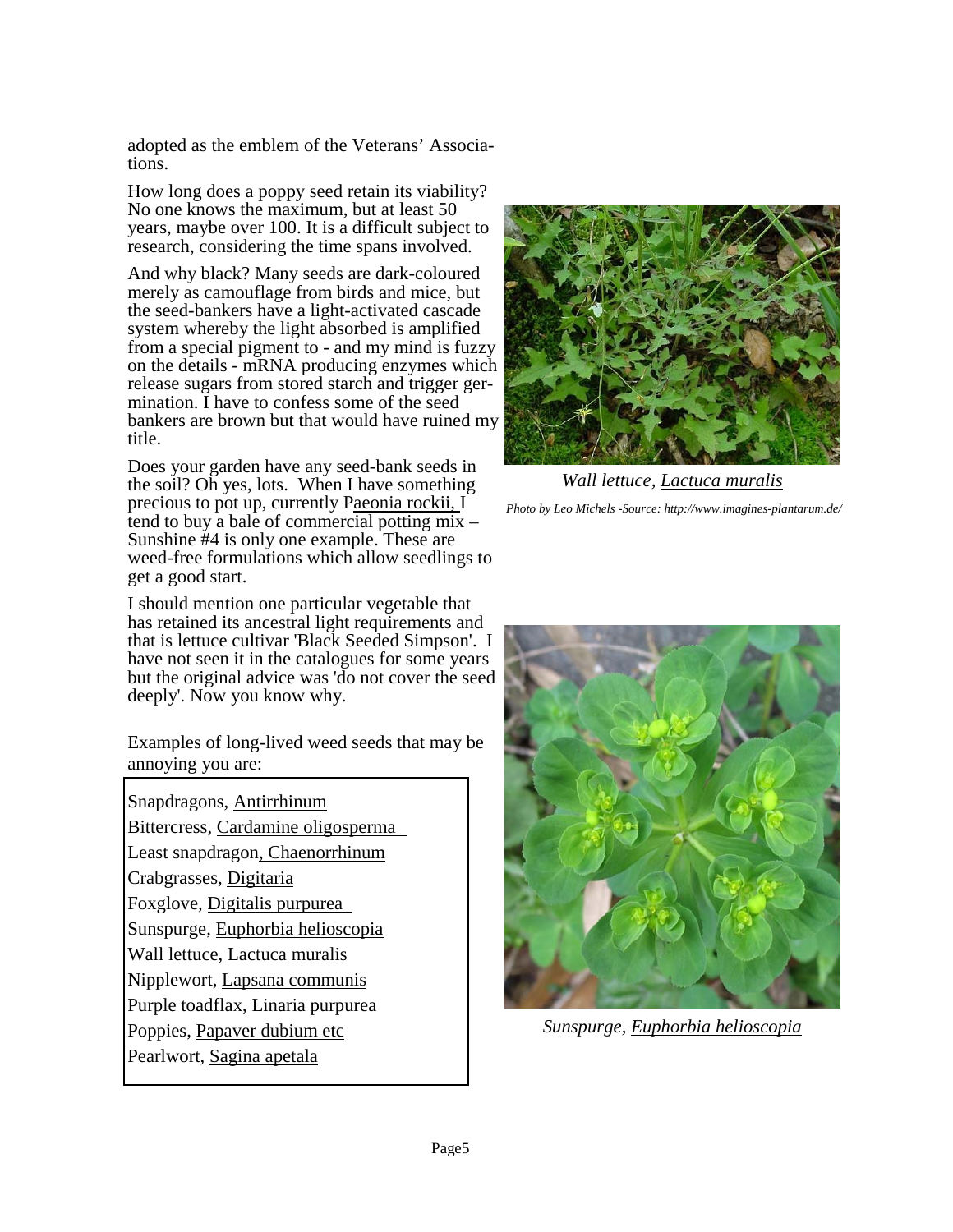#### **UPCOMING LECTURE**

**The Victoria Hardy Plant Group is pleased to present** 

**John Massey** of the famous **ASHWOOD NURSERY** in the UK

at our 2009 *Elizabeth England Memorial Lecture*

TOPIC: *Seasons in the Garden at Ashwood Nurseries*

**DATE**: Tuesday November 17, 2009 **TIME**: 7 PM

- **VENUE**: Salvation Army Citadel (4030 Douglas just north of Mackenzie Avenue - Google Map attached)
- **TICKETS**: \$15 Available through all Dig This stores in the Greater Victoria area, as well as VHS and Hardy Plant Group regular meetings

*Ashwood Nurseries specializes in Anemone pavonina, camellias, conifers, cyclamens, hellebores, hepaticas, hydrangeas, lewisias, Primula auricular, salvias and snowdrops* (www. ashwood nurseries.co.uk).

*Dan Hinkley, famed US West Coast plantsman, is quoted as recently writing: "Ashwood, a nursery I consider to be the best in existence today. Immaculate. Talented. Consumed. I always leave feeling horribly inadequate (suicidal is more appropriate) yet enormously grateful for the time and plants."*

**FYI** - The Salvation Army Citadel, the site of this year's Elizabeth England lecture, has very comfortable padded seating, and multitudes of free parking.

For further information, please contact Margaret Argue at 250-472-0475 or Margaret. argue@argusbioresources.ca Area higher than background

#### *(Continued from page 3)*

the bottom of the main stem should remain about 10 cm above the general level.

 If your soil has been recently cultivated, plant on a low hill to allow for later compaction. The surface may drop more than 15 cm. If your soil is predominantly clay, never just dig a hole and plant your rhodo - it will drown. Instead, thoroughly amend the soil, and then place the new plant on top. Add peripheral loam and mulch as before and be sure there is peripheral drainage.

 If you are starting a new garden on unconsolidated fill, remember that it takes 5 years or more for fill to consolidate and your rhododendron may sink 20 cm or more. If this happens, do not then simply fill the hollow and bury the root. Dig out the plant, fill the hollow with loam, replace the plant on top, and mulch the periphery as before (again be sure there is downslope drainage).

 If your new plant is in a container, loosen the outside roots and remove it. If the plant is at all pot-bound, make four radial cuts down the sides and across the bottom of the root ball. From the bottom, turn out the four quadrants then plant. This exposes maximum root area to the surrounding medium.

 Rhododendrons are easily moved. Begin by digging a trench about one spade deep around the drip line. Push your spade under the root all around the plant. Then pry upward and the flat root ball will pop out of the ground. Shuffle onto a board or tarp and drag to the new location.



*Rhododendron at Glendale Gardens raised to improve drainage*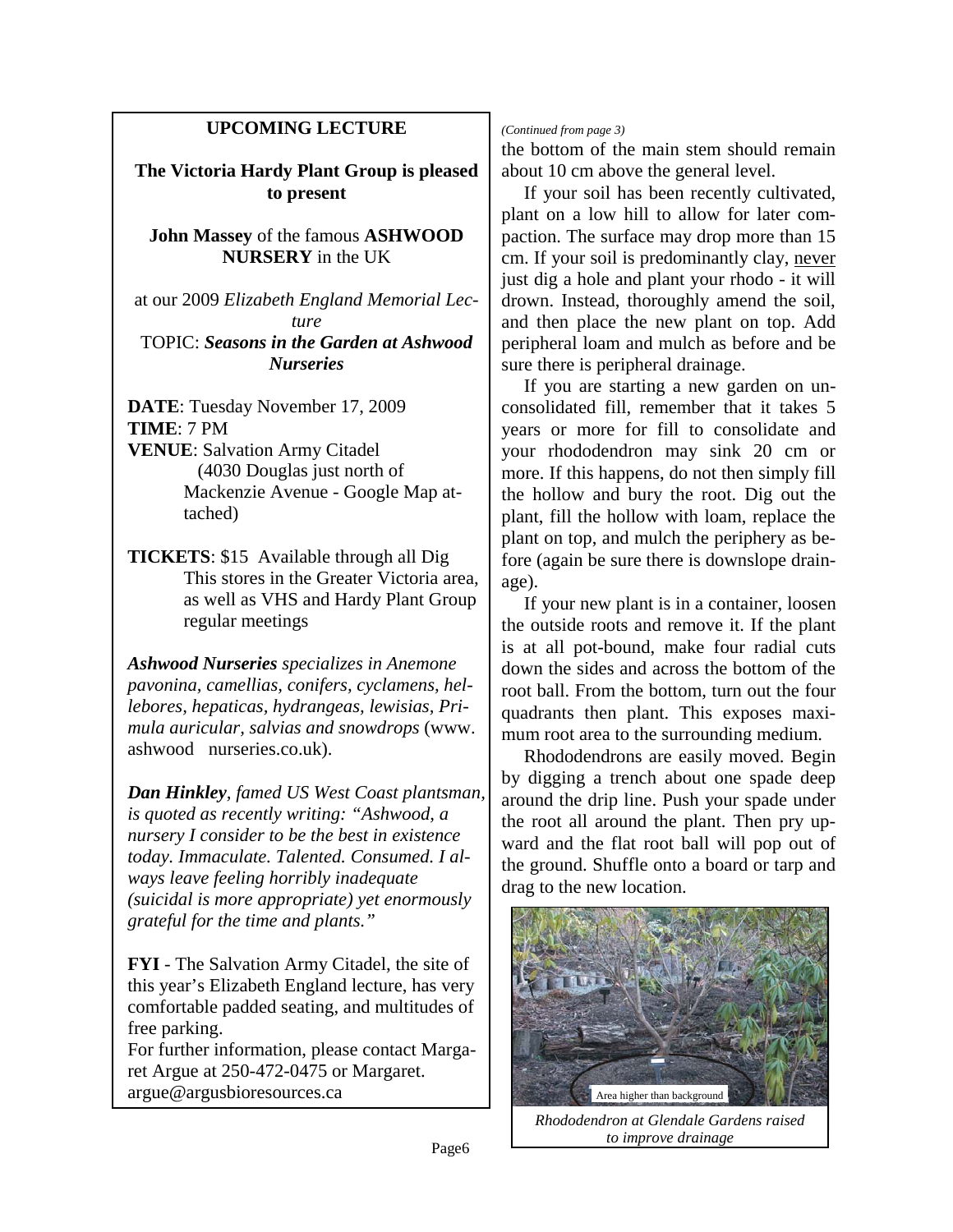# **THE ULTIMATE RHODODENDRON CONFERENCE**

For all gardeners who would like to learn more about rhododendrons



**April 9 – 11, 2010** 

At Canada's premier rhododendron garden: The University of British Columbia Botanical Garden and Centre for Plant Research **Vancouver, BC** 

# **The teachers are: Douglas Justice and Ron Knight**

**CHOOSE FROM 2 LEARNING LEVELS For details see the website**  www.rhodos.ca

> **REGISTER NOW**



# **Everyone who registers in 2009 receives a discount and the fee is \$130.**

Registration is on a first-come-first-served basis and is limited to 100 gardeners. It's easy: Simply print a registration form at www.rhodos.ca and mail it with your Canadian or US cheque (**made out to Ron Knight**) to: Ultimate Rhododendron Conference, 2710 Walpole Crescent, North Vancouver, B.C., V7H 1K8, Canada. (The United States registration fee is for the same dollar amount as the Canadian fee to allow us to recover banking costs associated with foreign currency and checks.)

**Editor's Note:** registration form will be available soon but is not on the website as of August 23, 2009